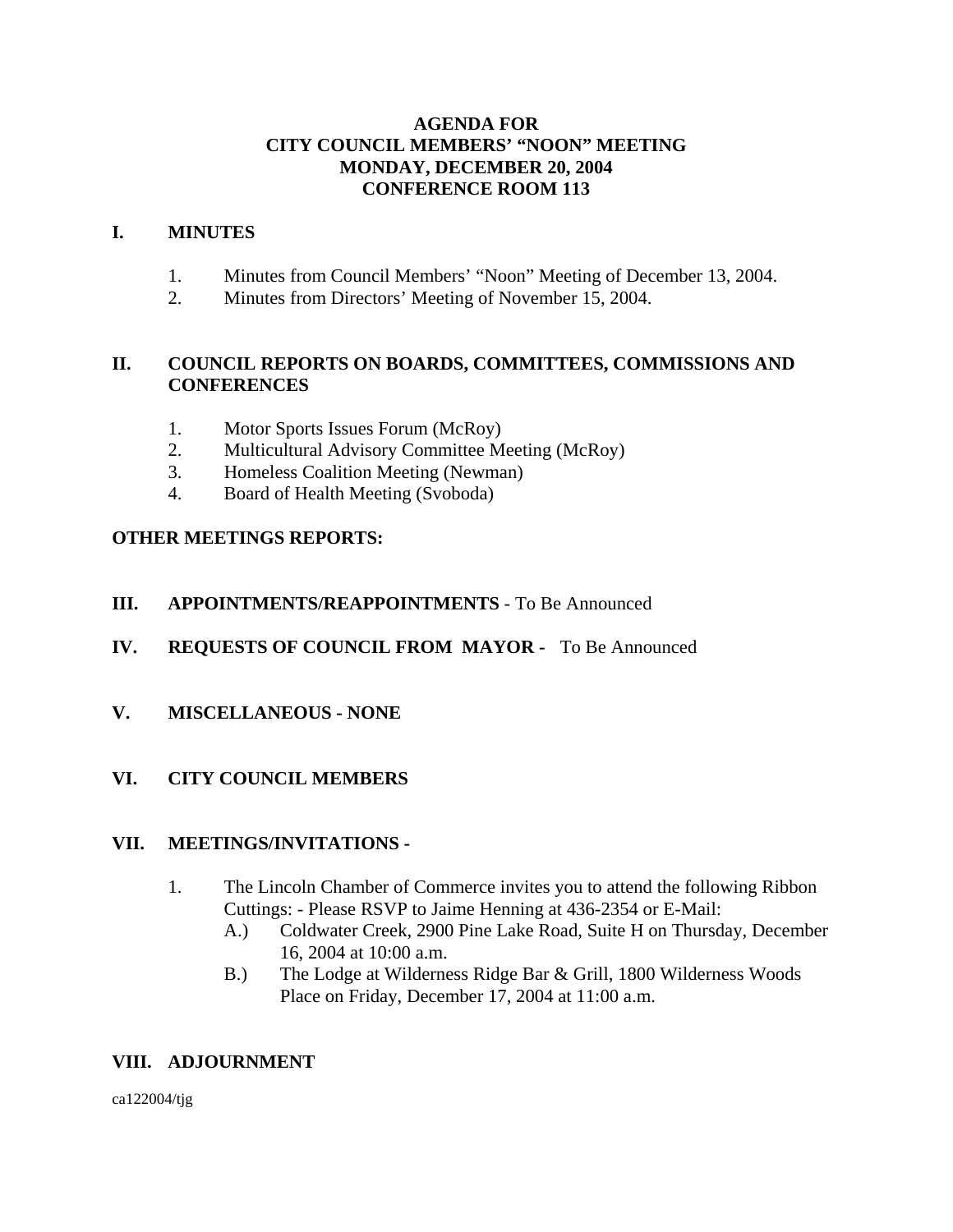## **MINUTES CITY COUNCIL MEMBERS' "NOON" MEETING MONDAY, DECEMBER 20, 2004** *CONFERENCE ROOM 113*

*Council Members Present:* Terry Werner, Chair; Ken Svoboda, Vice-Chair; Jon Camp, Jonathan Cook, Glenn Friendt, Annette McRoy; ABSENT: Patte Newman

*Others Present:* Mark Bowen, Corrie Kielty, Ann Harrell, Mayor's Office; Dana Roper, City Attorney; Don Taute, Personnel Director; Teresa Meier, Deputy-City Clerk; Joan Ray, Council Staff; Darrell Podany, Aide to Council Members Camp, Friendt and Svoboda; Deena Winter, Lincoln *Journal Star* representative.

## **I MINUTES**

- 1. Minutes from Council Members' "Noon" Meeting of December 13, 2004.
- 2. Minutes from Directors' Meeting of November 15, 2004.

Mr. Werner requested a motion to approve the above-listed minutes. Ken Svoboda moved approval of the minutes by acclamation. Jon Camp seconded the motion, which carried by unanimous consent of the Council Members present.

# **II. COUNCIL REPORTS ON BOARDS, COMMITTEES, COMMISSIONS AND CONFERENCES -**

- 1. MOTOR SPORTS ISSUES FORUM (McRoy) No Report Missed due to scheduling conflict with Formal Council Meeting.
- 2. MULTICULTURAL ADVISORY COMMITTEE (McRoy) No Report
- 3. HOMELESS COALITION (Newman) Absent

4. BOARD OF HEALTH (Svoboda) Mr. Svoboda reported that they had discussed the smoking issue and how it would be enforced. They had also discussed at length the Humane Society contract. There had been a moving forward on that and hopefully by next week, we'll have some resolution to that contract, if all agree. The only other thing of any significance was a great presentation by Scott Holmes on the environmental impact on land-use zoning. It was a very good report with Mr. Marvin Krout (Planning Director) adding a few comments that further advanced the information being presented.

## OTHER MEETINGS - None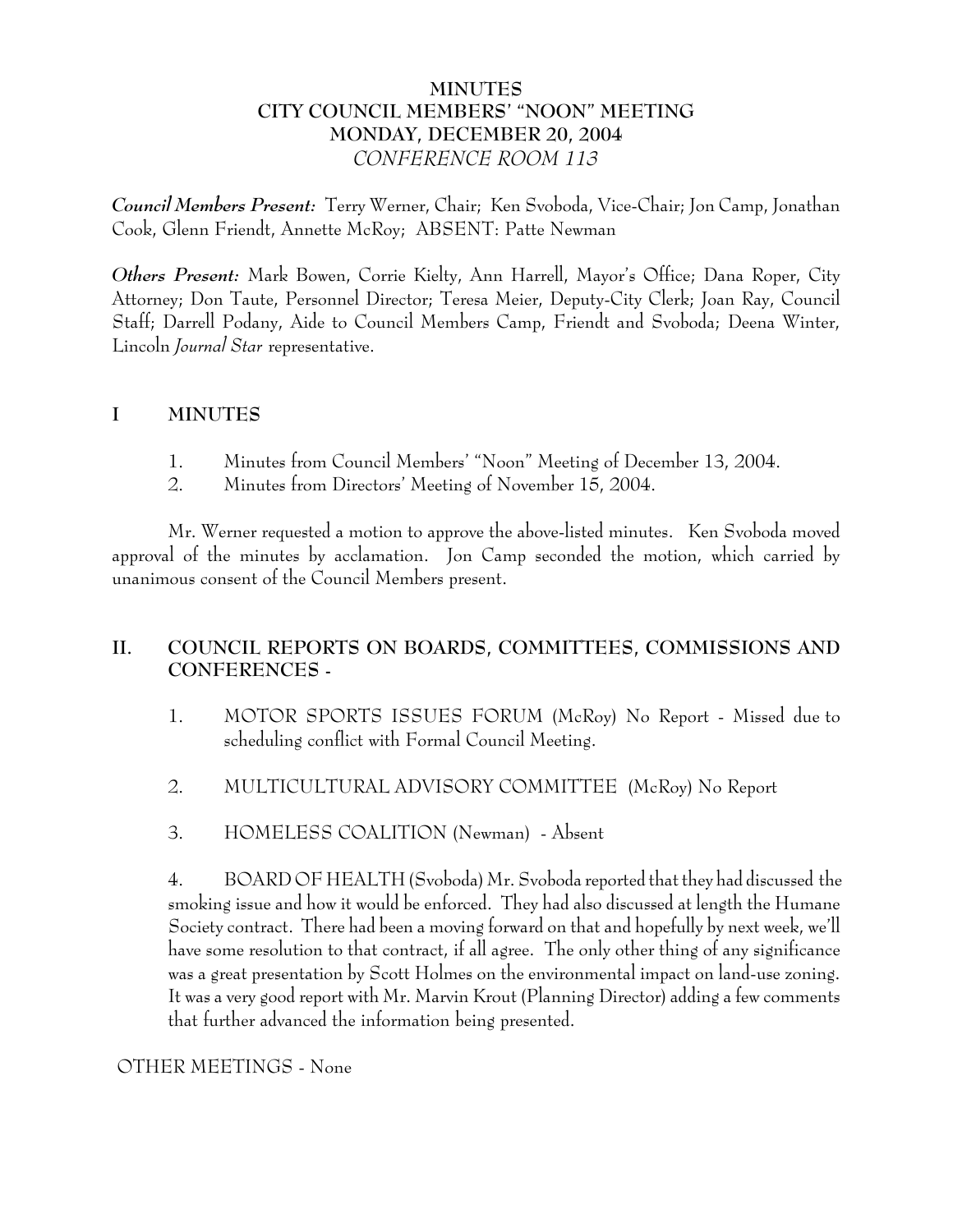**IV. REQUESTS OF COUNCIL FROM MAYOR** - Mr. Bowen noted that he had four things to discuss. His first comment, since both Don Taute and Dana Roper were still in attendance here today, was a request that any questions Council might have about the re-consideration on 04- 215 be brought forward at this time...if any one needs answers or clarification on any thing. Mr. Camp asked what the net bottom-line was with these changes. Mr. Bowen stated that the intention is to just strike out and pass the portions which include the reduction in the range for the variable merit. That is the key part of the bill. Mr. Taute further explained that the net effect now, after we've exchanged and had a number of discussions last week, including Jonathan's Motion #2, that it takes that `leave of absence return to prior position' language out of this bill and leaves only the clean-up language, which really is necessary to be passed, so there would not be two conflicting [ordinances] on the books at the same time. He explained the LMC section changes that would be made with the passage of this clean-up and clarification language.

Mr. Camp stated that taking that language out of the bill, we would go back to the previous position. Are we just going to let that go by the wayside and not do anything with it? Mr. Taute answered that it just takes it out of this legislation. It was in Motion to Amend #1 that we tried to address some of the other concerns that were being voiced. He thought the idea, subsequent to the Thursday meeting with Union representatives, would be to look at incorporating some of the discussion and changes that were proposed there into the bill that would now be before Council....just on the 2.76.400 section.

Or, Mr. Taute asked Mr. Roper, would we need to come with a substitute ordinance? He noted that if we needed a substitute ordinance, we could do that. Mr. Camp asked if there was anything more that needed to be done? Mr. Cook stated that they had a note from the Union representative indicating that they would rather just strike the language in its entirety, so... Mr. Taute responded that he understood, and found it quite interesting, because these provisions have nothing to do with the Union. It's M and E classifications and, it's fine - they can voice their displeasure all they want, but it has nothing to do with anybody in their bargaining groups, and he felt it was fair to state that.

Mr. Cook answered that there may be other concerns about whether or not this is a good idea and stated that Council would decide that. He commented that if we approve Amendment #2, that takes care of that issue -passing the clean-up language and that's it. There is no substitute necessary - we don't need to do anything else. Mr. Taute agreed that was the case at this point in time.

Mr. Cook commented that this encompasses all of the changes in this particular ordinance, other than this one issue. Everything else is just strike-out language to move the language to another Chapter of the Code. Mr. Taute stated that was correct. Mr. Cook asked for clarification, wondering then, even if this ordinance were not passed today, it seems that the newer language, if anyone had a question about which language would control...wouldn't the thing most recently passed control if there is a conflict?

Mr. Bowen stated that they could still challenge, since there was a conflict. He noted that that was the rule; and Mr. Taute added that that is the worry. Mr. Cook observed that we have conflicts thought-out our Code, but sometimes when we pass new things, presumably, the new legislation supercedes the old. Mr. Taute stated that if it's on the books, it is still law. Mr. Bowen noted that the goal is to get the "M" language passed today.

Mr. Bowen's second issue for discussion was the Packet Letter to Governor Johanns. He asked if all Council Members had received a copy of that letter. Council Members indicated that they had.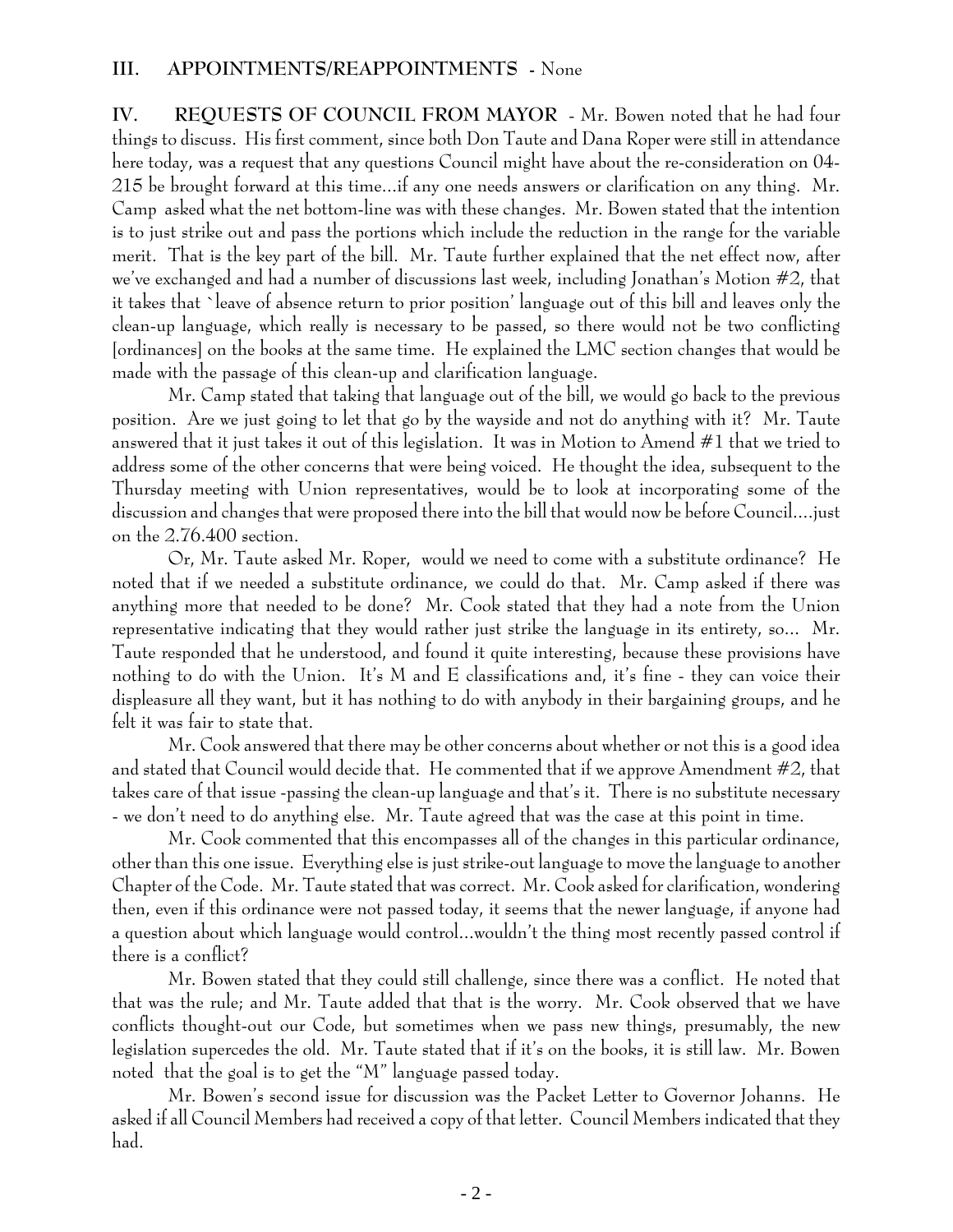Mr. Bowen then passed out copies of the legislative materials draft that had been used with LES and other organizations to prioritize the legislative list that the City will be working from for the upcoming legislative session.

Mr. Bowen stated that the final issue for discussion was in regard to the questions that had been mentioned last week at the Budget Retreat. He explained to Council that Questions would be e-mailed to Council no later than Thursday night. Having another Budget Session had been discussed and Mr. Werner had suggested that there be some questions formulated as a base from which to begin a further dialogue. These were questions that the Budget Office would be submitting to Council for their consideration. Ms. McRoy commented that she had thought Council had been requested to give some direction as to where they wanted the process to go. Mr. Bowen answered that he had thought Council would submit that guidance after they had an opportunity to review the Questions received from the Budget Office.

Mr. Cook noted that he had requested that Council be given copies of the forecasts for the last six years....the ones they had received at the Budget Retreat for the last six years. He noted that they had not received that information yet, so he has again asking for that information.

## **V. MEETINGS/INVITATIONS** - Noted Without Significant Comment.

#### **VI. MISCELLANEOUS** - None

#### **VII. COUNCIL MEMBERS -**

**JON CAMP** - No Further Comments, except to wish everyone a Merry Christmas.

**JONATHAN COOK** - Mr. Cook commented that he had discussed the 48<sup>th</sup> & "Q" Street issue with Mr. Roper and after reviewing State Law and private use of public space ordinances they had decided, in fact, an alternative is available. State law does allow the sale of goods on the sidewalk. We have a permit process now for allowing sidewalk sales, but it's \$45.00 per day, which isn't really practical for long-term use. But, we could create a whole ordinance as we have for the sidewalk cafes for handling the sale of merchandise on sidewalks; but that would require a lot of discussion over policy for something that might not be greatly used.

For now, if we're interested in accommodating the Tool House, and seeing how it works out, Dana thought that the private use of public space permit is broad enough in its scope that it can be used for this. That is a permit that requires a yearly renewal with a bond for insurance. The permit holder pays a yearly fee and if the City needs the space back, we can ask for it back. This is used for a number of right-of-way issues and would avoid having to go down the path of our vacating space that we really don't want to vacate, but really want to keep as right-of-way. Mr. Cook stated that Dana had indicated that his preference was that Council take some action on the "Q" Street issue that is currently on the Agenda before he would approach the Tool House representative to recommend this alternate course of action. Mr. Cook was willing to accommodate the need now being considered because he thought Council had enough control if a problem does arise.

Mr. Roper stated that he did not disagree with Mr. Cook's comments. He added that if Council votes no on this today, and Members think they'd wish to accommodate the Tool House, that can be so indicate somewhere along the line in the process so that the Took House representative is aware that Council is okay with the private use of public space. Mr. Cook asked Mr. Roper if they should indicate to him that Council would, after the vote, like Mr. Roper to approach the applicant in order to help in the permit application process. Mr. Roper thought that would be a good way to handle the issue.